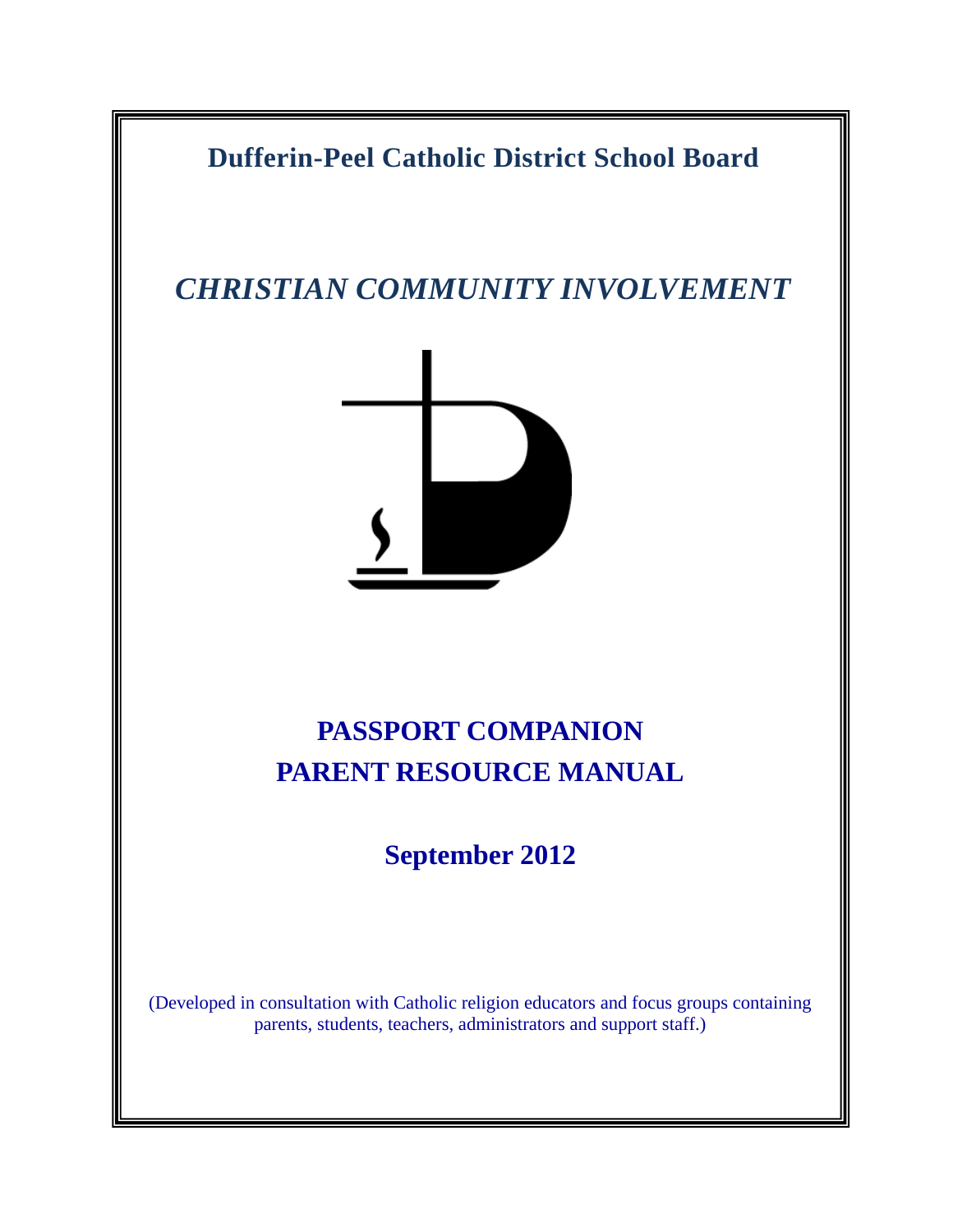

40 Matheson Boulevard West, Mississauga, ON, L5R 1C5 (905) 890-1221

September, 2012

#### *We Are Made for Service*

Dear Colleagues in Catholic Education:

There is a song found in the Glory and Praise song book entitled "Service". The opening line of the song is:

*"We are made for service, to care for each other…."*

This is the very essence of who we are as Catholic Christians.

When we make efforts to structure a program of 40 hours of service for students, it is something which we believe should be an integral part of everyone's life within the educational community. No matter what our role, each of us has a part to play.

Abraham Maslow states that, the best way to ensure growth in children is through offering them challenges and models. When it comes to teaching our students the value of service within the community, the most successful lesson is found in the service they see practiced by us, their teachers, their parents and other significant adults.

We in Catholic education, have made community services by students an essential element of our secondary education. With the mandate developed by the Ministry of Education, we should be proud of the modelling we have provided.

Our goal in advocating community service is to see it become an integral part of our students" lives during their high school years and especially beyond.

Let us be worthy models of service for our students, so that in seeing our good works, they will say "my how these Christians love one another".

Regards,

Sheila McWatters Superintendent of Program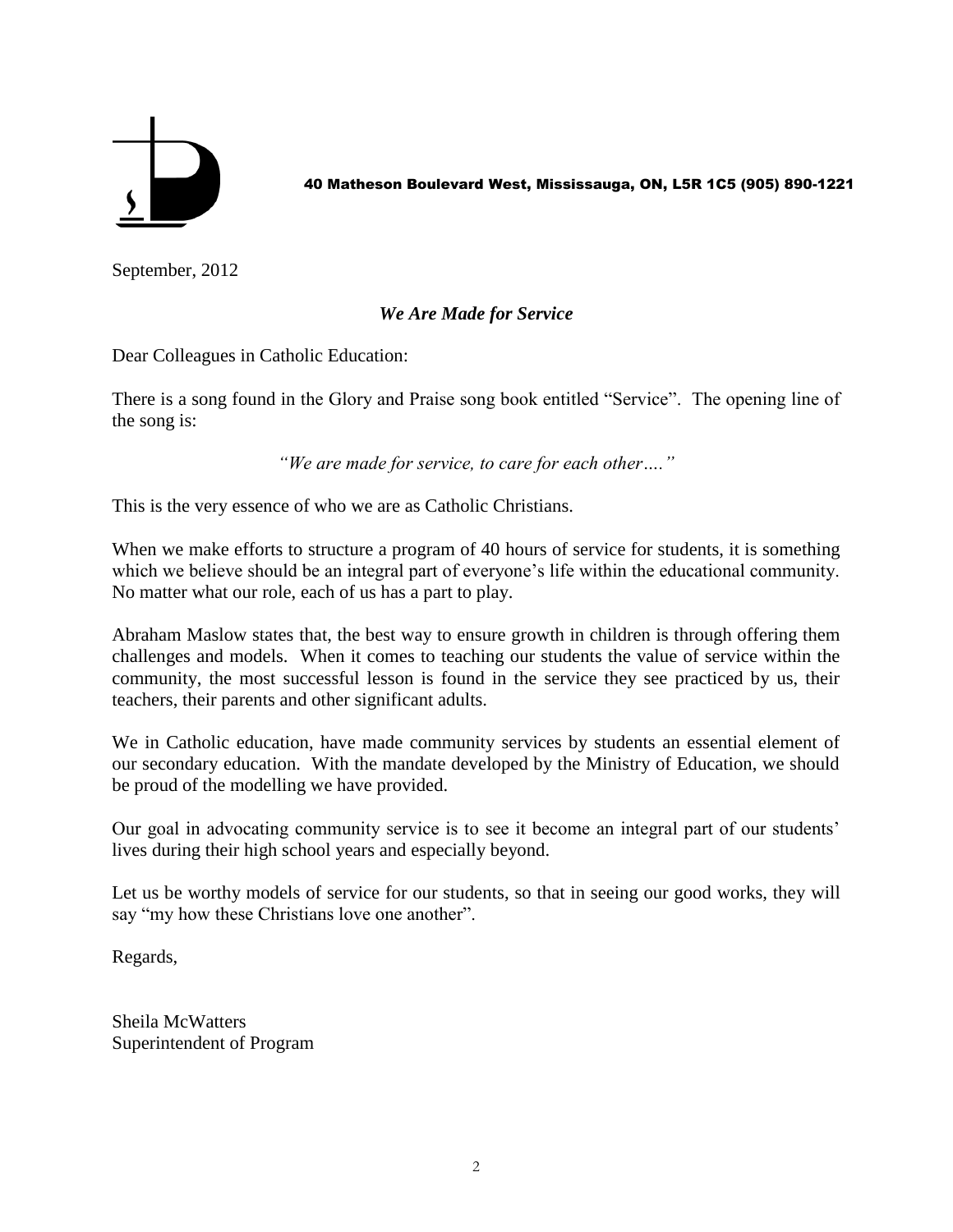## **Dufferin-Peel Catholic District School Board**

## *CHRISTIAN COMMUNITY INVOLVEMENT RESOURCE MANUAL*

As stated in *Ontario Secondary Schools, Grade 9 to 12: Program and Diploma Requirements, 1999 (OSS),* every student must complete a minimum of 40 hours of community involvement activities as part of the requirements for an Ontario Secondary School Diploma (OSSD). The purpose of the community involvement requirement is to encourage students to develop an awareness and understanding of civic responsibility, of the role they can play, and the contributions they can make in supporting and strengthening their communities.

The Dufferin-Peel Catholic District School Board welcomes the opportunity to acknowledge the contributions our students make in their communities.

This manual acts as a resource supplement to the "*Christian Community Passport to the World of Service"* that will be provided to every secondary school student.

The Dufferin-Peel Catholic District School Board wishes to thank the York Catholic District School Board for their assistance and co-operation in the development of the resource information.

## *TABLE OF CONTENTS*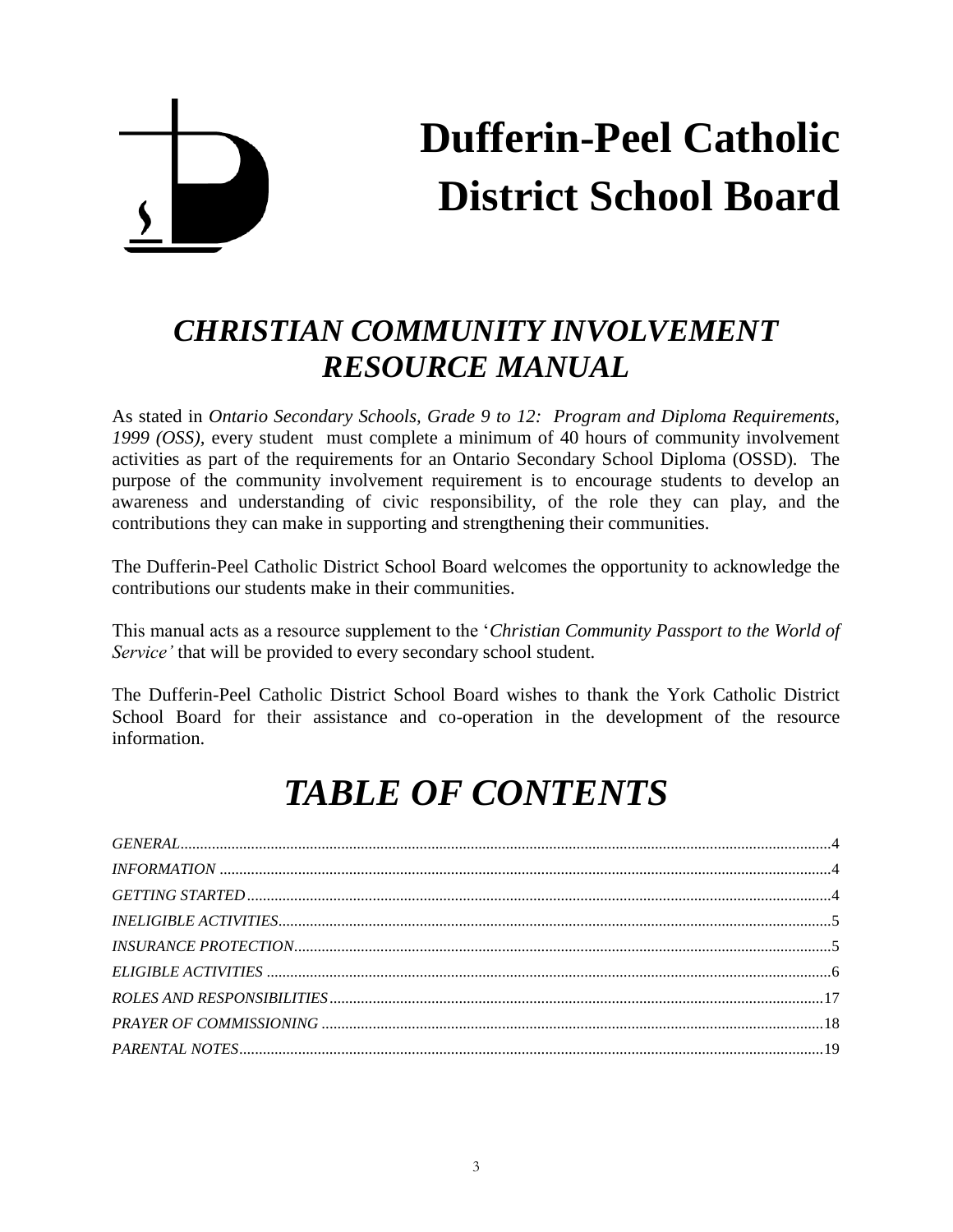### <span id="page-3-1"></span><span id="page-3-0"></span>*GENERAL INFORMATION*

### **GRADUATION REQUIREMENT**



Every student must complete a minimum of forty (40) hours of community involvement activities as a graduation requirement.

Though the forty hours of recognized service can be accomplished in one year, the Dufferin-Peel Catholic District School Board hopes that students will opt for involvement in more than one activity over two or more years. It is further hoped that students will become interested in service to others, and exceed the minimum requirement.

#### **PURPOSE**

The purpose of the requirement is to foster an understanding of civic responsibility; to develop a student's sense of worth as they play a role in their community; and to help young people develop their skills.

#### **TIMING**

The work to fulfill this requirement can begin at any time after a student enters Grade 9. A single forty-hour activity, or a series of shorter term activities totaling forty hours must be completed. The student must submit, to the school the 'Passport' record of his/her completed activities, twice each year as requested.

### <span id="page-3-2"></span>*GETTING STARTED*

### **STEP #1**

Students under the age of eighteen should plan an activity in consultation with their parent(s)/guardian(s). The activity should be one that involves service to others. The activity must fall within the guiding principles the Dufferin-Peel Catholic District School Board has established, and should be identified on the Board"s list of examples. Students 18 years of age and older do not need to consult with her/his

parent(s)/guardian(s).

#### **STEP #2**

Students must confirm the details of the activity with the organizer who will be responsible for the activity.

### **STEP #3**

Students must complete the top half of the appropriate page within their "*Christian Community Passport to the World of Service"*, then have a parent/guardian sign (if under 18 years). A Principal"s signature is required if the activity is not on the Board"s list of examples, or if the activity is one of School Community Service. Parent(s)/guardian(s) are responsible for ensuring that their selected placement is both safe and appropriate for their son/daughter.

#### **STEP #4**

Students are to complete their planned activity and should have the bottom half of the appropriate page signed by the community organizer. The students must submit their *"Christian Community Passport to the World of Service"* hours to their school for data entry and official stamping, twice a year as requested.

#### **STEP #5**

These steps should be repeated until the forty-hour requirement has been fulfilled. The Dufferin-Peel Catholic District School Board encourages students to exceed their minimum requirement, and to record their involvement in their *"Christian Community Passport to the World of Service"*.

 $\#$ ( )  $\rightarrow$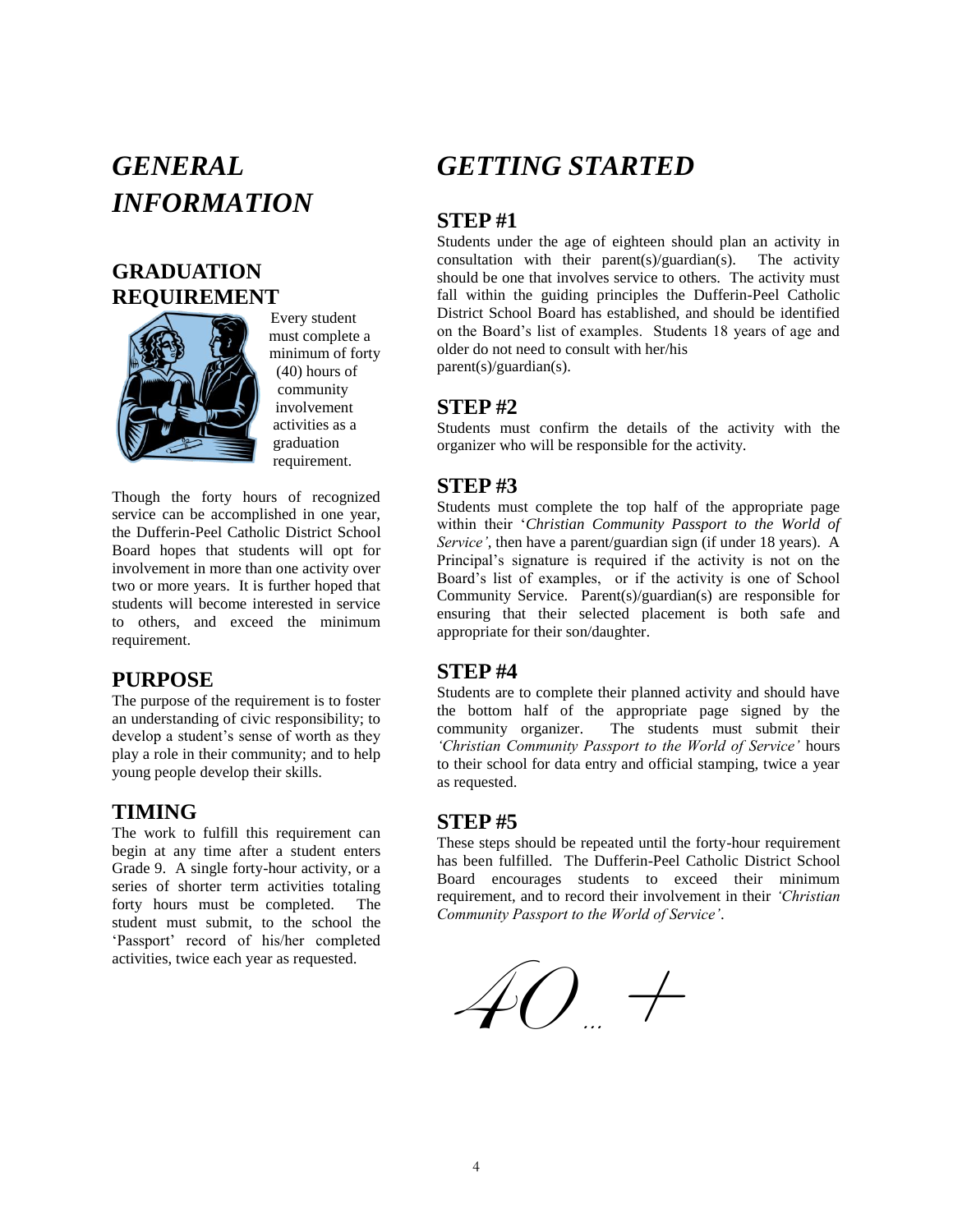### <span id="page-4-0"></span>*INELIGIBLE ACTIVITIES*

The Ministry of Education and Training has developed a list of activities that may *NOT* be chosen as community involvement activities and that are, therefore, *INELIGIBLE ACTIVITIES*. An ineligible activity is an activity that:

- is a requirement of a class or course in which the student is enrolled (e.g. co-operative education portion of a course, job shadowing, work experience);
- takes place during the time allotted for the instructional program on a school day. However, an activity that takes place during the student"s lunch breaks or "spare" period is permissible;
- takes place in a factory, if the student is under fifteen years of age;
- takes place in a logging or mining environment if the student is under sixteen years of age;
- takes place in a workplace other than a factory, if the student is under fourteen years of age and is not accompanied by an adult;
- would normally be performed for wages by a person in the workplace;
- involves the operation of a vehicle, power tools, or scaffolding
- involves the administration of any type or form of medication or medical procedures to other persons;
- involves handling of substances classed as "designated substances' under the Occupational Health and Safety Act;
- requires the knowledge of a tradesperson whose trade is regulated by the provincial government.
- involves banking or the handling of securities, or the handling of jewelry, works of art, antiques, or other valuables;
- consists of duties normally performed in the home (i.e. daily chores) or personal recreational activities;
- involves a court-ordered program (e.g. community service program for young offenders, probationary program).

The Dufferin-Peel Catholic District School Board has determined that the following are also *INELIGIBLE ACTIVITIES*, in addition to those that the Ministry has listed as ineligible:

- any activity that provides direct financial benefit or gain to the student or to the student"s immediate family;
- any association with an organization, or an organization activity, that does not comply with the ethical and religious standards, policies and procedures of the Dufferin-Peel Catholic District School Board.

### *INSURANCE PROTECTION*

- **Students and parents are encouraged to purchase Student Accident Insurance which is available through the schools.**
- **The Dufferin-Peel Catholic District School Board expects that all community sponsors will provide students with appropriate instructions, put in place safety precautions, and train and supervise student volunteers.**

*Students who are performing volunteer work for organizations within their required forty hours of community involvement service, are protected by the School Board"s liability insurance. Community sponsors are also protected by the same liability insurance for claims that arise from our students" volunteer activities. However, it is expected that all community sponsors will be adequately covered by accident and Workplace Safety Insurance.*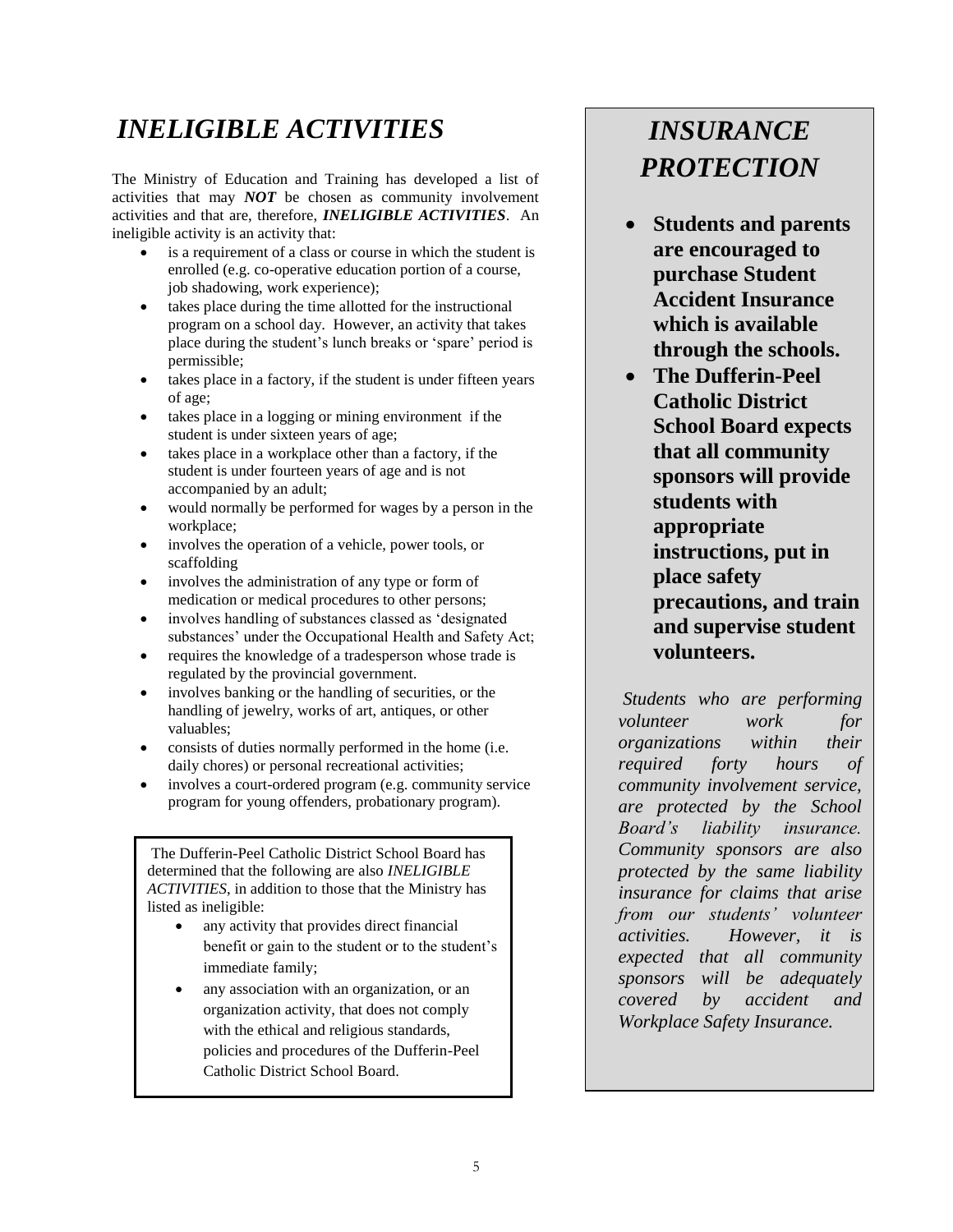### *ELIGIBLE ACTIVITIES*

<span id="page-5-0"></span>The following guiding principles, read in conjunction with the list of ineligible activities, are intended to assist the student and parent(s)/guardian(s) to determine whether a planned activity is within an approved area for the completion of the Community Involvement requirement:

- An event or activity performed with the community as an expression of faith;
- An event or activity designed to be of benefit to the community;
- An event or activity to support a not-for-profit agency, institution or foundation that conforms to the ethical and religious standards of the Dufferin-Peel Catholic District School Board and the Ministry of Education;
- Any structured program that promotes tutoring, mentoring, visiting or coaching, or whose purpose is to assist others who require the benefit of that assistance;
- Participation in an event or activity that promotes positive environmental awareness;
- Participation in an event or activity that contributes to the health and well-being of any ethical group that conforms to community standards or morality and conduct, including school-based activities;
- Participation in an event or activity affiliated with a club, religious organization, arts or cultural association, or political organization that seeks to make a positive and ethical contribution in the community.

Where an event or activity does not clearly fall within the guidelines, the Principal or the student's school has the discretion to approve or reject any activity or event that does not conform to the guiding principles and ethical standards for approved areas of involvement for students. Areas of involvement may include:

- **Fundraising**-includes canvassing, walk-a-thons, celebrity games, gift wrapping, gala events and sales for charitable purposes;
- **Sports/Recreation**-includes coaching, helping to organize special meets and games, and volunteering as a leisure buddy or pool assistant;
- **Community Events**-includes helping to organize winter carnivals, parades and summer fairs;
- **Community Projects**-includes participating in organized food drives, or support services for community groups
- **Environmental Projects**-includes participating in community clean-ups, flower/tree planting, recycling and general beautification projects and activities;
- **Volunteer Work with Seniors**-includes assisting at seniors" residences (e.g. serving snacks, helping with activities or portering, or participating in visiting and reading programs);
- **Committee Work**-includes participation on advisory boards, neighbourhood associations and regional associations;
- **Religious Activities**-includes participation as a volunteer in programs for children, child minding, Sunday School assistance, special events and clerical tasks;
- **Youth Programs**-includes volunteer assistance with the operation of youth programs such as 4H, Scouts, Guides, drop-in centres, breakfast programs, March Break programs, Leaders in Training, summer playground activities and camps;
- **Office/Clerical Work**-includes volunteer activity in reception, computer work and mailings for individuals or groups providing charitable or general community benefit;
- **Work with Animals**-includes volunteer involvement with animal care, horseback riding programs, or volunteer assistance at a local zoo or petting farm;
- **Arts and Culture**-includes volunteer assistance at a gallery, performing arts production or program, or in a community library program;
- **Activities for Individuals**-includes any volunteer activity that assists someone who requires assistance for shopping, tutoring, light snow removal (no use of snow blower), housekeeping, writing letters or transcribing, or involves hospital visitation, voluntary involvement with chronic care, or service as a volunteer reading buddy;
- **School Community Service**-may include service within the school community that provides benefit to others that takes place outside the regular school day. These activities must be approved by the school Principal in advance of the commencement of the activity.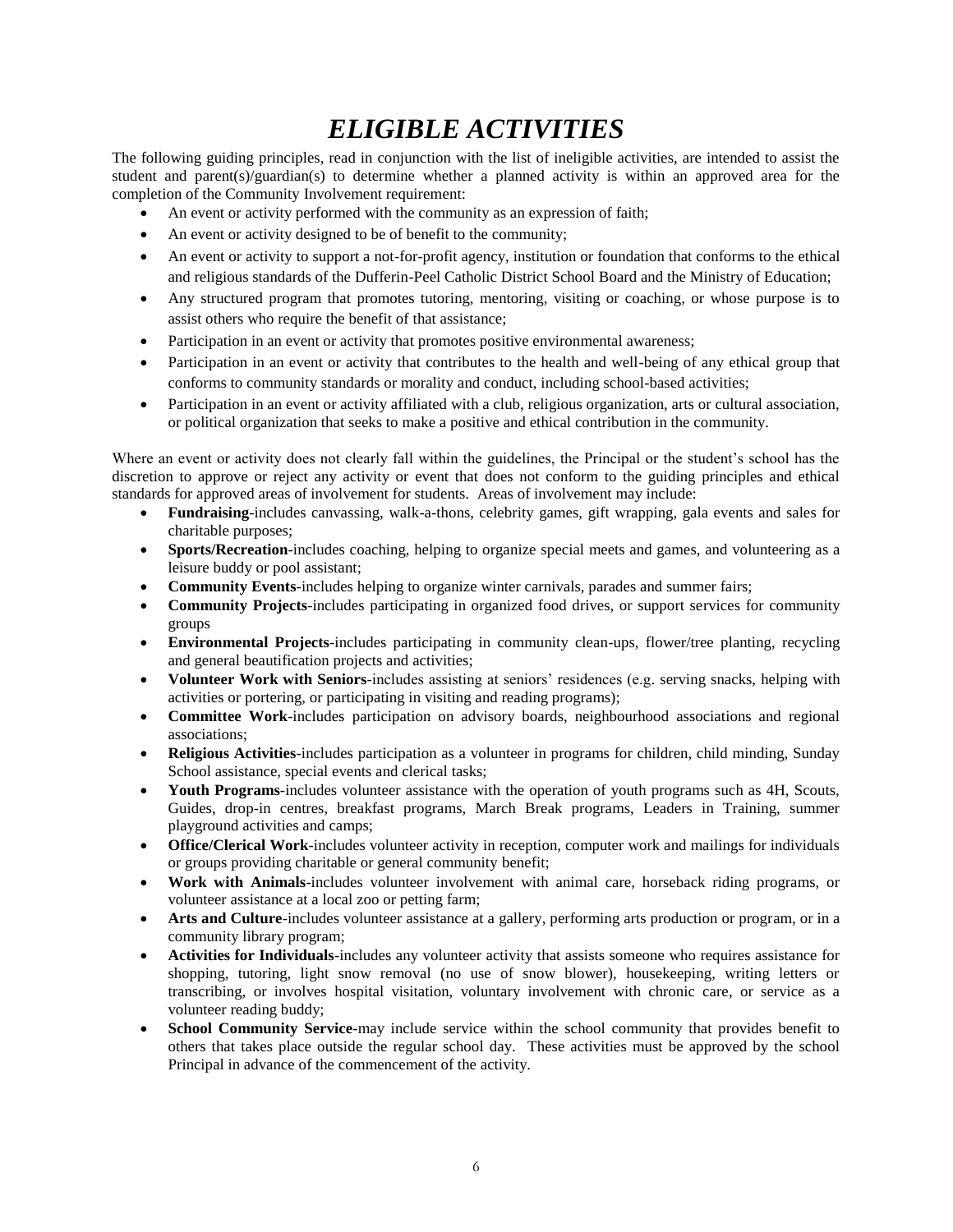# **Volunteer Opportunities**

| Volunteer MBC (Mississauga, | Volunteer MBC is the local volunteer centre servicing Peel Region                                                                                                                                                          |
|-----------------------------|----------------------------------------------------------------------------------------------------------------------------------------------------------------------------------------------------------------------------|
| Brampton, Caledon)          | (Mississauga, Brampton, Caledon) and offers a referral/matching<br>service for volunteer placement within the community for all ages.<br>Their website connects to an on-line searchable database.<br>www.volunteermbc.org |

| <b>ORGANIZATION</b>                                              | LOCATION                                           | CONTACT                  | DESCRIPTION                                                                                                                                                                                                               |
|------------------------------------------------------------------|----------------------------------------------------|--------------------------|---------------------------------------------------------------------------------------------------------------------------------------------------------------------------------------------------------------------------|
| Archdiocese of<br>Toronto                                        | Various<br>parishes                                |                          | 416-934-0606 Links to various parishes throughout Brampton,<br>Caledon, Mississauga and Orangeville. Opportunities<br>to assist with children's liturgy, altar serving, and<br>other tasks. www.archtoronto.org           |
| Boys and Girls Club<br>of Peel                                   | various<br>locations                               |                          | 905-712-1789 Lead children, aged 6-12 in social activities.<br>www.bgcpeelregion.org                                                                                                                                      |
| <b>Brain Injury</b><br><b>Association of Peel</b><br>and Halton  | Mississauga                                        |                          | 905-823-2221 Call Monday and Friday 10:00 am - 5:00 pm to set up<br>an appointment for volunteering. www.biaph.com                                                                                                        |
| <b>Brampton Safe</b><br>City                                     | Brampton                                           | 905-793-5484<br>Ext. 224 | A fun and interactive crime prevention program to<br>learn safety skills and earn community hours.<br>www.bramptonsafecity.ca                                                                                             |
| Canadian Cancer<br>Society -<br>Georgetown<br>Dufferin Peel Unit | Mississauga                                        | 905-608-8411             | Help cancer patients and fund valuable research by<br>canvassing your neighbourhood, selling daffodils or<br>helping at special events. www.cancer.ca                                                                     |
| Canadian Diabetes<br><b>Association Peel</b><br>Region Branch    | Mississauga                                        |                          | 416-363-0177 Various events (contact Volunteer Development<br>Coordinator); www.diabetes.ca                                                                                                                               |
| Canadian Food for<br>Children (Dr.<br>Simone)                    | 1258<br>Lakeshore<br><b>Rd East</b><br>Mississauga |                          | 416-231-2817 Collects funds and food for distribution to starving<br>children around the world. Organize food and supply<br>drives; and assist with sorting items at warehouse                                            |
| Canadian Hearing<br>Society                                      | Mississauga                                        |                          | 905-608-0271 Assist with administrative duties and fundraising;<br>interact with clients who are deaf or hard of hearing<br>(sign language skills preferred, but not mandatory).<br>Must be 16 years or older. www.chs.ca |
| Canadian Liver                                                   | Peel Region                                        | 416-491-4952             | Assist with fundraising, awareness campaigns, and                                                                                                                                                                         |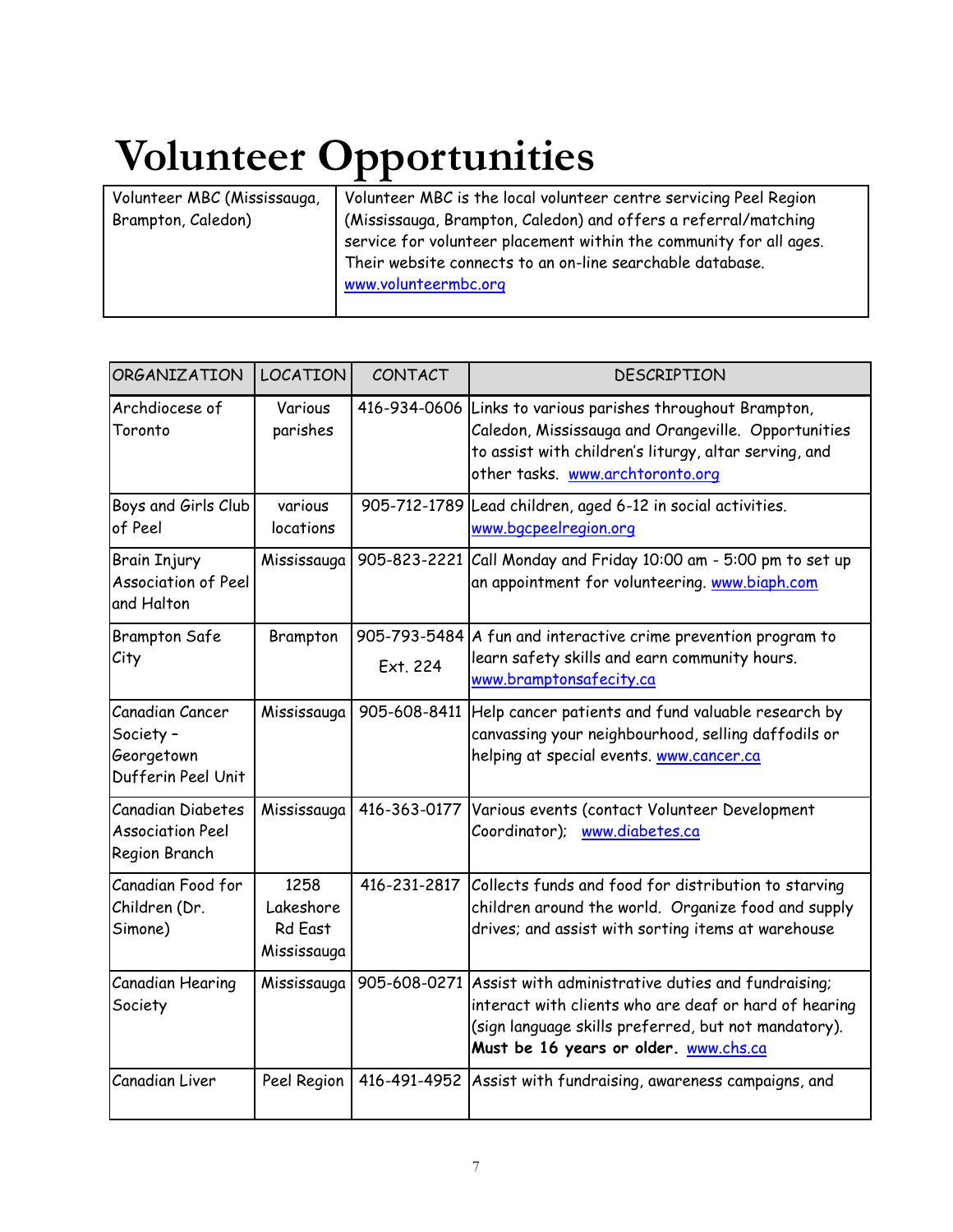| <b>ORGANIZATION</b>                                           | <b>LOCATION</b>           | CONTACT      | DESCRIPTION                                                                                                                                                                                                                                                                                                                                                                     |
|---------------------------------------------------------------|---------------------------|--------------|---------------------------------------------------------------------------------------------------------------------------------------------------------------------------------------------------------------------------------------------------------------------------------------------------------------------------------------------------------------------------------|
| Foundation                                                    |                           |              | administration www.liver.ca                                                                                                                                                                                                                                                                                                                                                     |
| <b>Canadian National</b><br>Institute for the<br>Blind (CNIB) | various<br>locations      |              | 905-275-5332 Special events, age restrictions. www.cnib.ca                                                                                                                                                                                                                                                                                                                      |
| Canadian Safe<br>School Network                               | Toronto                   |              | 416-977-1050 Special events. www.canadiansafeschools.com                                                                                                                                                                                                                                                                                                                        |
| Carmel Heights<br>Seniors' Residence                          | Mississauga               |              | 905-822-5298 Catholic retirement home that provides personal faith<br>based care www.carmelheights.ca/                                                                                                                                                                                                                                                                          |
| Catholic<br>Crosscultural<br>Services                         | Brampton<br>Mississauga   | 905-273-4140 | 905-457-7740 Support various services offered to new immigrants<br>by assisting with administrative duties.<br>905-272-1703 www.ccspeel.org                                                                                                                                                                                                                                     |
| Cawthra Baseball<br>Association                               | Etobicoke/<br>Mississauga |              | Assist with coaching and managing<br>www.cawthrabaseball.com                                                                                                                                                                                                                                                                                                                    |
| Childhope<br>Foundation Canada                                | Brampton /<br>Toronto     |              | 905-456-9800 Help youth and families who are in distress and<br>homeless; www.childhope.com                                                                                                                                                                                                                                                                                     |
| City of Mississauga Mississauga<br>Parks and<br>recreation    |                           | 905-896-5326 | Volunteers assist leaders in providing activities for<br>children's programs and camps (arts, crafts, sports,<br>games, swimming and skating). Successful applicants<br>are required to obtain a Criminal Record Search,<br>Vulnerable Sector Screening. Volunteer Applications<br>available at: under Volunteer Application<br>www.mississauga.ca/portal/residents/volunteer , |
| Community Living<br>Mississauga                               | Mississauga               |              | 905-542-2694 Provide support to those with an intellectual disability<br>by taking part in a committee or participating 1 on 1<br>with a client doing leisure activities. March Break<br>opportunities or assisting in a summer day camp.<br>www.clmiss.ca                                                                                                                      |
| Credit Valley<br>Conservation                                 | Mississauga               | 905-670-1615 | Better the environment of the Credit River and<br>surrounding area through a wide variety of clean-up,<br>restoration and monitoring projects, and much more.<br>www.creditvalleyca.ca                                                                                                                                                                                          |
| Credit Valley<br>Hospital                                     | Mississauga               | 905-813-2200 | Work in gift shops, clinics and nursing units.<br>www.cvh.on.ca                                                                                                                                                                                                                                                                                                                 |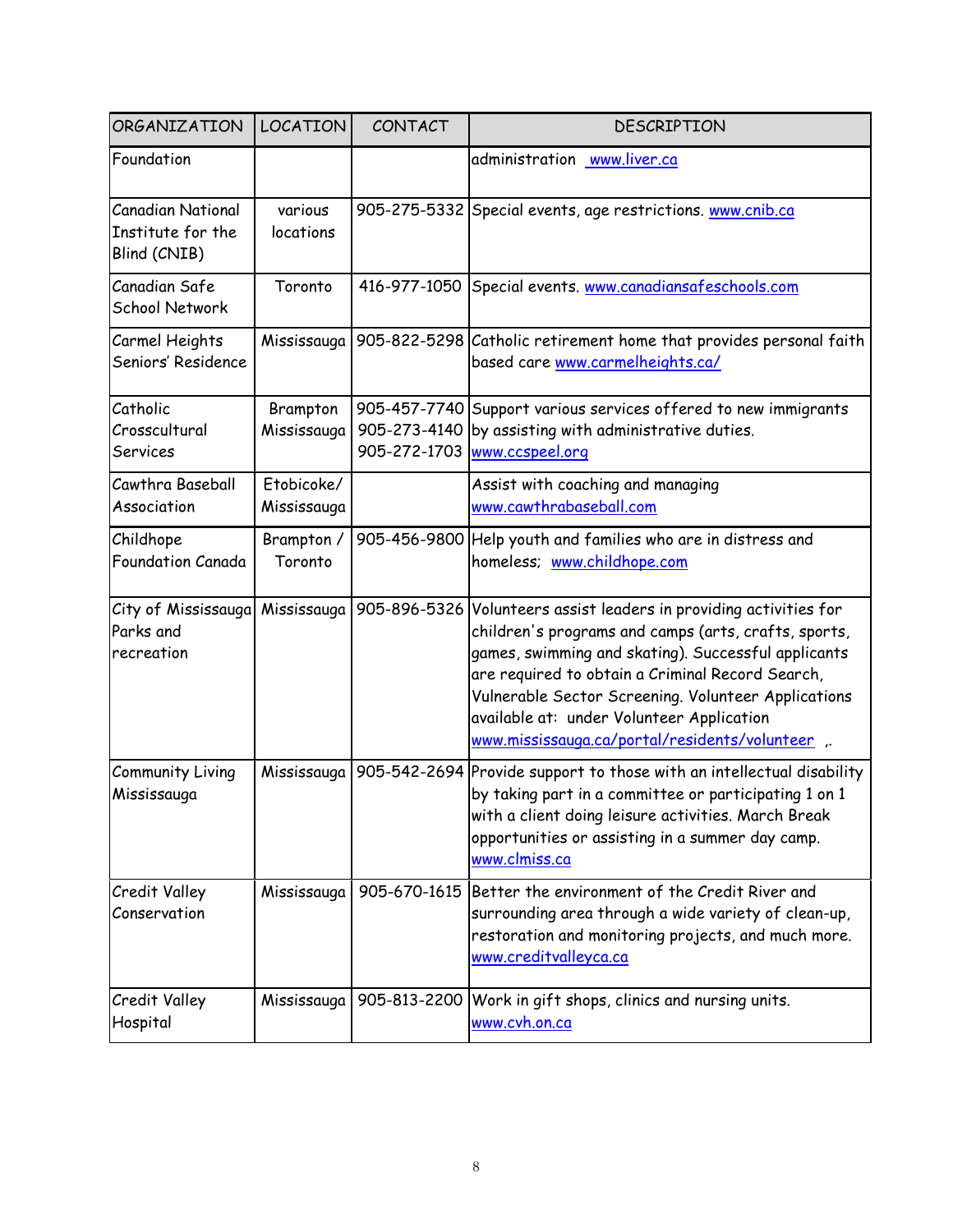| ORGANIZATION                                               | <b>LOCATION</b> | CONTACT      | DESCRIPTION                                                                                                                                                                                                                                                     |
|------------------------------------------------------------|-----------------|--------------|-----------------------------------------------------------------------------------------------------------------------------------------------------------------------------------------------------------------------------------------------------------------|
| Cystic Fibrosis<br>Canada - Peel &<br>District Chapter     | Brampton        |              | 905-450-1882 Participate in running a wide variety of local and<br>nationwide fundraising campaigns for the foundation;<br>help with administrative work. www.cfpeel.org                                                                                        |
| Daily Bread Food<br>Bank                                   | Toronto         |              | 416-203-0050 Help sort food to provide food to the less fortunate.<br>Wednesdays only.                                                                                                                                                                          |
| Dixie Bloor<br>Neighbourhood<br>Centre                     | Mississauga     |              | 905-629-1873 Variety of duties. www.dixiebloor.ca                                                                                                                                                                                                               |
| Dufferin Oak<br>Retirement Home                            | Shelburne       | 519-925-2140 | Visit and spend time with elderly residents.<br>www.dufferincounty.on.ca                                                                                                                                                                                        |
| ECO Source                                                 | Mississauga     |              | 905-274-6222 Participate in a variety of community and youth<br>outreach programs to raise awareness about<br>environmental issues. Community stewardship and tree<br>planting opportunities are also available;<br>www.ecosource.ca or www.peyalliance.com     |
| Elder Help - Peel                                          | Brampton        |              | 905-457-6055 Help to organize and run various educational<br>workshops for seniors and interact with senior<br>citizens. Must be over 16 years of age.<br>www.elderhelppeel.org                                                                                 |
| Erin Mills<br>Lodge                                        | Mississauga     | 905-823-6700 | Visit and spend time with elderly residents.<br>www.erinmillscare.com                                                                                                                                                                                           |
| Erin Mills Soccer<br>Club                                  | Mississauga     |              | 905-820-9740 Help the soccer league by choosing from a variety of<br>positions. The club requires coaches, assistant<br>coaches, team managers, team trainers, committee<br>members, convenors, directors and many other<br>volunteers. www.erinmillssoccer.com |
| Erinoak kids<br>center for<br>treatment and<br>development |                 |              | Mississauga   905-855-2690 Support children and youth with special needs<br>participate in a variety of activities and programs.<br>www.erinoak.ca                                                                                                              |
| <b>Family Education</b><br>Centre                          | Brampton        |              | 905-452-0332 Assist this center which runs various parent education<br>programs by sitting on the volunteer board of<br>directors or other committees; help with various<br>fundraisers, special events and mailings.<br>www.familyedcentre.org                 |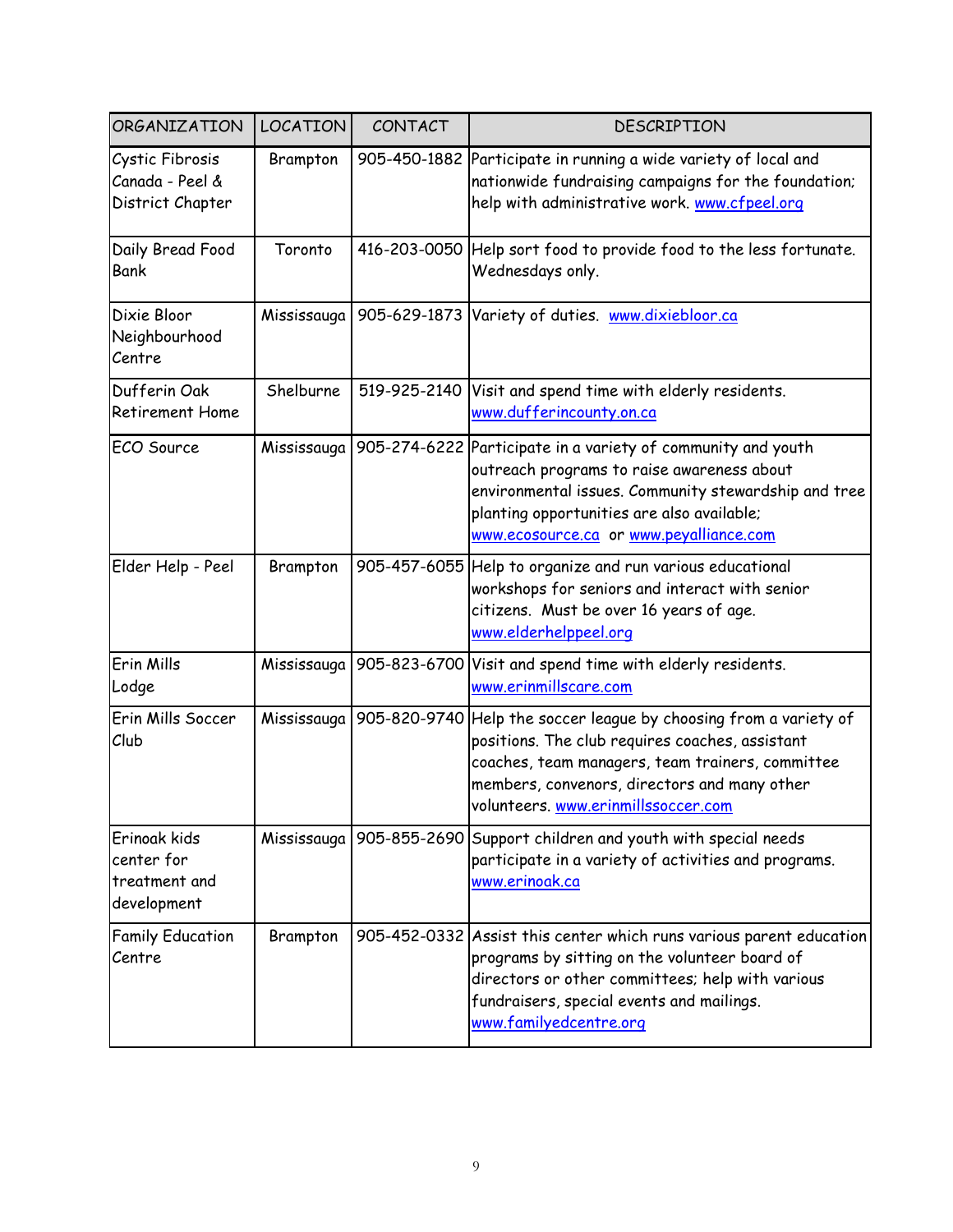| ORGANIZATION                                          | <b>LOCATION</b>           | CONTACT      | <b>DESCRIPTION</b>                                                                                                                                                                                                                              |
|-------------------------------------------------------|---------------------------|--------------|-------------------------------------------------------------------------------------------------------------------------------------------------------------------------------------------------------------------------------------------------|
| Family Services of<br>Peel                            | Brampton /<br>Mississauga | 905-453-5775 | Participate in the Family and Schools Together<br>program; plan activities for children; prepare meals;<br>also, assist with administrative work.<br>www.familyedcentre.org                                                                     |
| Forest Glen<br>Baseball<br>Association                |                           |              | 905-510-3422 www.forestglenbaseball.com                                                                                                                                                                                                         |
| Girl Guides of<br>Canada                              | various<br>locations      |              | 905-279-2984 Lead and organize children and youth (girls) in the<br>Guides Program and related activities.<br>www.girlguides.ca                                                                                                                 |
| Gymnastics<br>Mississauga                             | Mississauga               |              | 905-270-6161 Assist in coaching and running gymnastics programs<br>for all ages and skill levels including special needs<br>programs; www.qymmississauga.org                                                                                    |
| Habitat for<br>Humanity                               | Brampton                  |              | 905-455-0883 Volunteer at the Re-Store, a variety of positions to<br>choose from ranging from customer service to<br>product assembly. Must be 16 years of age.<br>www.habitatbrampton.com                                                      |
| <b>Headwaters</b><br>Hospital                         | Orangeville               | 519-941-2410 | Work in gift shops, clinics. www.headwatershealth.ca                                                                                                                                                                                            |
| <b>Heart and Stroke</b><br>Foundation of<br>Ontario   | Mississauga               |              | 905-451-0021 Help the foundation by carrying out office work and<br>special events; www.heartandstroke.ca                                                                                                                                       |
| <b>Heart House</b><br>Hospice                         | Brampton /<br>Mississauga | 905-712-8119 | Visit and spend time with terminally ill patients and<br>assist with their families. Must be 16 years or<br>older. www.hearthousehospice.com                                                                                                    |
| Heritage<br>Mississauga                               | Mississauga               |              | 905-828-8411 Help to carry out office work and helping with special<br>events. www.heritagemississauga.com                                                                                                                                      |
| Heritage<br>Orangeville                               | Orangeville               | 519-941-0440 | www.orangeville.org/page.php?id=877                                                                                                                                                                                                             |
| <b>India Rainbow</b><br>Community<br>Services of Peel | Brampton /<br>Mississauga |              | 905-507-6099 provide culturally and linguistically appropriate<br>services to the Peel immigrant community, enabling<br>integration and supporting their settlement, social<br>services, health, and educational needs.<br>www.indiarainbow.org |
| Kidney Foundation<br>of Canada -                      | Peel Region<br>/ Toronto  |              | 416-445-0373 Support the foundation through canvassing (one visit<br>to the Toronto office is required, then canvassing is<br>done in Mississauga or Brampton). www.kidney.on.ca                                                                |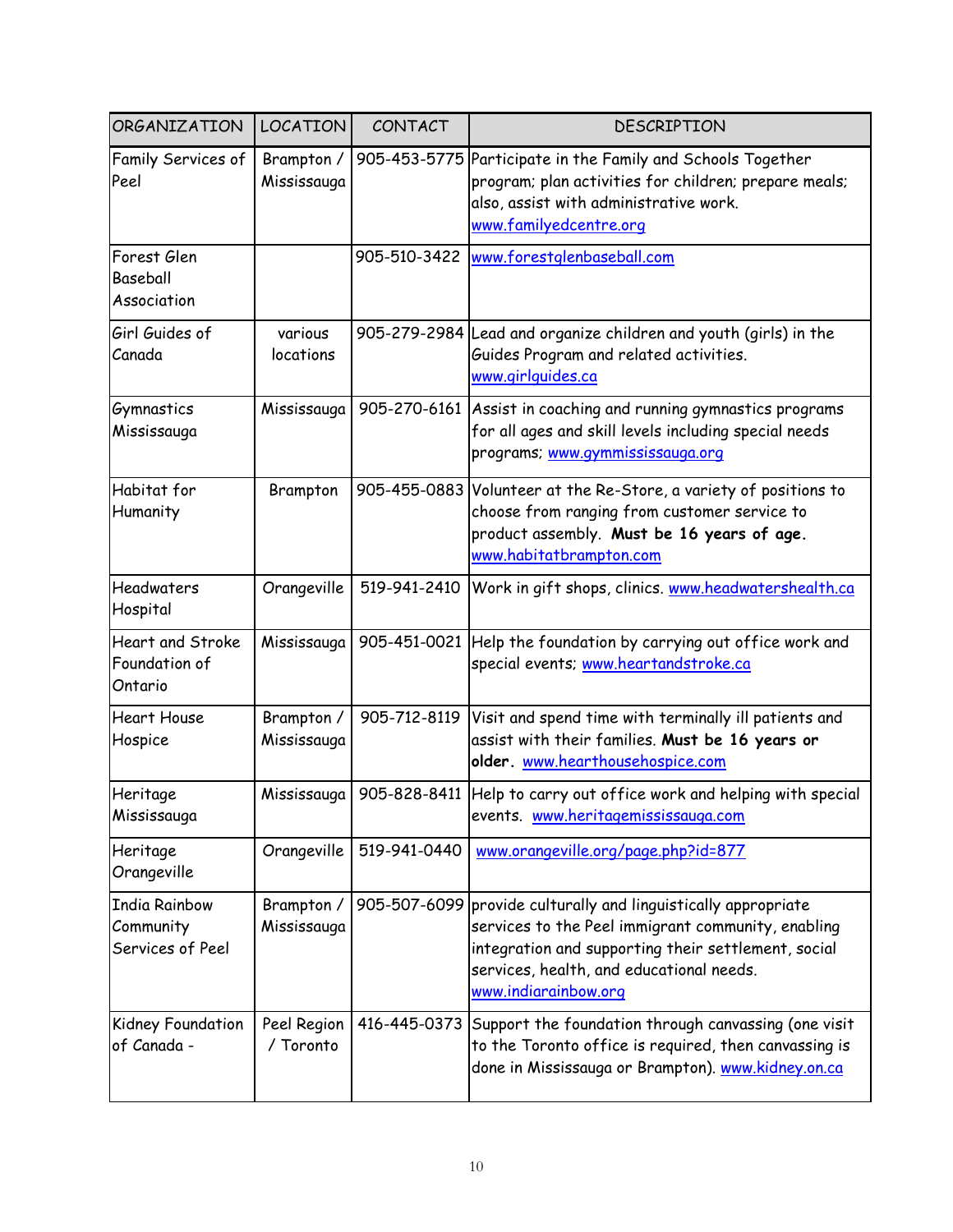| <b>ORGANIZATION</b>                                    | <b>LOCATION</b>             | CONTACT                  | <b>DESCRIPTION</b>                                                                                                                                                                                                                                             |
|--------------------------------------------------------|-----------------------------|--------------------------|----------------------------------------------------------------------------------------------------------------------------------------------------------------------------------------------------------------------------------------------------------------|
| King Nursing Home                                      | Bolton                      | 905-857-4117             | Visit and spend time with elderly residents. Police<br>Check and TB Test required.                                                                                                                                                                             |
| Knight's Table                                         | Mississauga                 |                          | 905-454-8725 Help prepare and serve meals for the poor.<br>www.knightstable.org                                                                                                                                                                                |
| Learning<br><b>Disabilities</b><br>Association of Peel | Brampton /<br>Mississauga   | 905-272-4100             | Tutor those with learning disabilities or Attention<br>Deficit Disorder; Summer Camp; www.ldapeel.com                                                                                                                                                          |
| Leisure World care<br>giving center                    | Mississauga<br>Streetsville | 905-270-0411             | Visit and spend time with cognitively impaired elderly<br>905-826-3045 residents. Must be 16 years old, TB test required,<br>police check, flu shot. www.leisureworld.ca                                                                                       |
| Lord Dufferin<br>Retirement Home                       | Orangeville                 | 519-925-2140             | Visit and spend time with elderly residents.<br>519-941-8433 www.lorddufferincentre.ca                                                                                                                                                                         |
| Lung Association /<br>Peel Region                      | Mississauga                 | 1-800-972-<br>2636       | Help plan and organize events for the association.<br>www.on.lung.ca                                                                                                                                                                                           |
| <b>Meadowcraft Place</b><br>Nursing Home               | Mississauga                 |                          | 905-279-8554 Visit and spend time with elderly residents.                                                                                                                                                                                                      |
| <b>Milton District</b><br>Hospital                     | Milton                      |                          | 905-878-2383 Various locations. www.haltonhealthcare.com                                                                                                                                                                                                       |
| Mississauga<br>Baseball<br>Association                 |                             | Mississauga 416-525-6648 | Help out with boys and girls T-Ball (5-7 yrs.), boys and<br>girls rookie ball (8-9 yrs.), boys baseball (10-20 yrs.)<br>and girls softball (10-18 yrs.)<br>www.mississaugabaseball.com                                                                         |
| Mississauga Arts<br>Council                            | Mississauga                 | 905-615-4278             | The MAC is an organization which promotes and<br>fosters the development of all disciplines of art in the<br>city of Mississauga. Assist with administrative work<br>and a variety of events at different times in the year.<br>www.mississaguaartscouncil.com |
| Mississauga Girls<br><b>Baseball League</b>            | Mississauga                 |                          | Help out with baseball for girls age 9-15;<br>www.cogbl.com/mississauga                                                                                                                                                                                        |
| Mississauga Girls<br>Hockey League                     | Mississauga                 |                          | Assist in coaching and running hockey teams for girls<br>age 5-20; www.mghl.on.ca                                                                                                                                                                              |
| Mississauga<br>International<br>Children's Festival    | Mississauga                 | 905-272-3780             | www.kidsfestival.org                                                                                                                                                                                                                                           |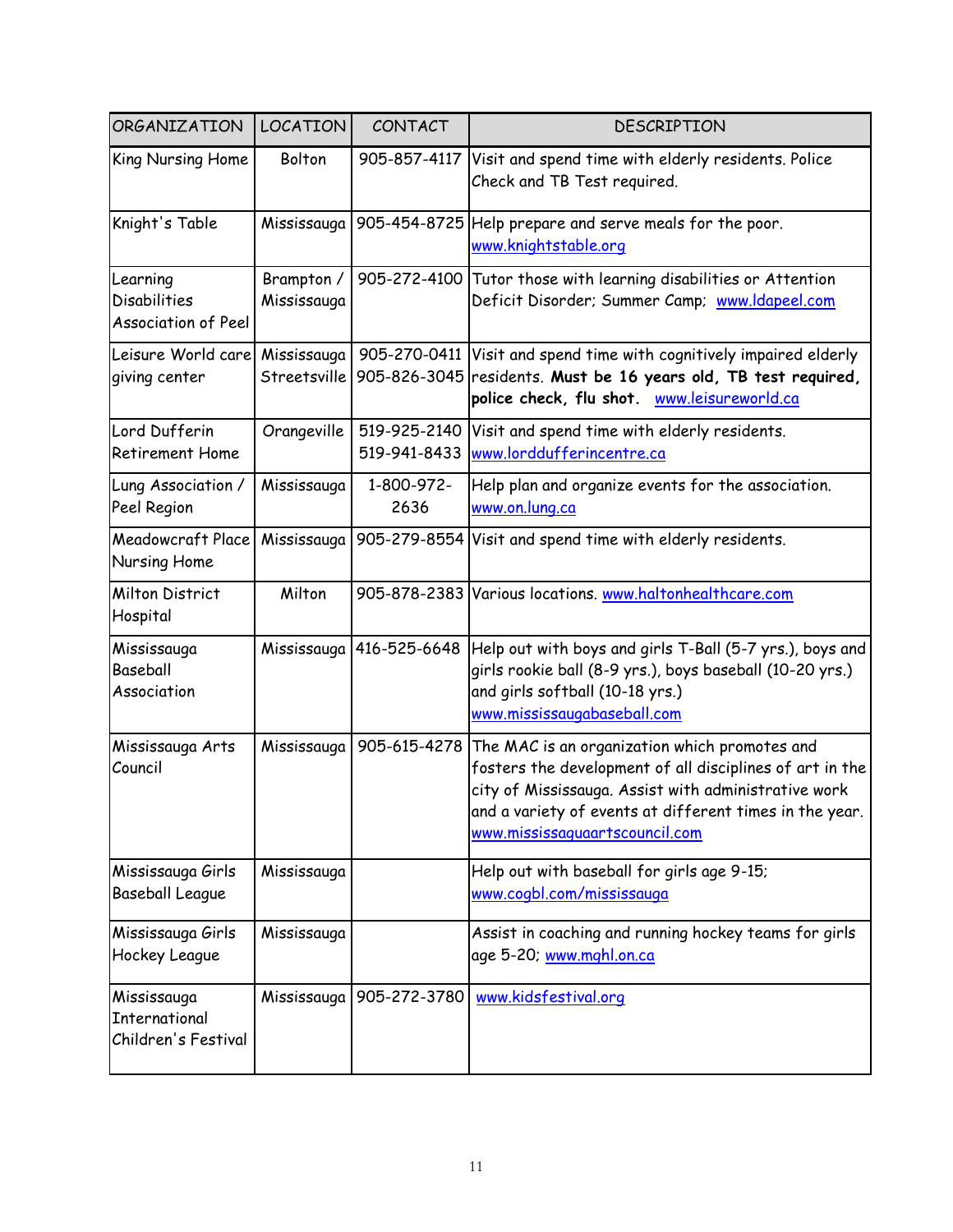| ORGANIZATION                                             | <b>LOCATION</b>         | CONTACT                      | DESCRIPTION                                                                                                                                                             |
|----------------------------------------------------------|-------------------------|------------------------------|-------------------------------------------------------------------------------------------------------------------------------------------------------------------------|
| Mississauga<br>Lifecare Centre                           | Mississauga             | 905-270-0170                 | The centre is a long-term nursing home for senior<br>citizens. Spend time with the residents one-on-one<br>and help run activities and special events for them.         |
| Mississauga Long<br>Term Care Facility                   | Mississauga             |                              | Visit and spend time with elderly residents.                                                                                                                            |
| Mississauga Minor<br><b>Basketball</b><br>Association    |                         | Mississauga 905-607-9803     | Assist in coaching and running basketball teams for<br>players age 10-17; www.mmba.on.ca                                                                                |
| Mississauga North<br>Baseball<br>Association             | Mississauga             |                              | Assist with T-Ball, baseball and softball for children /<br>youth age 5-21. www.leaguelineup.com/mnba                                                                   |
| Mississauga South<br><b>West Baseball</b><br>Association |                         |                              | Mississauga   905-607-5875   Assist with boys and girls baseball.<br>www.msbabaseball.ca                                                                                |
| Mississauga Track<br>and Field Club                      | Mississauga             |                              | Assist in coaching athletes of high school age and<br>older of all skill levels in road running, cross-country<br>running, and track and field. www.mississaugatrack.ca |
| Mississauga Youth<br>Orchestra                           | Mississauga             |                              | www.myomusic.ca                                                                                                                                                         |
| Mississauga Youth<br>Theatre                             |                         | Mississauga   905-949-6499   | www.mississaugayouththeatre.com                                                                                                                                         |
| Mothers Against<br>Drunk Driving<br>Canada (MADD)        | Mississauga             |                              | Help campaign against drunk driving by helping with<br>administrative duties such as mailing campaigns.<br>www.madd.ca                                                  |
| Multiple Sclerosis<br>Society of Canada                  | Brampton<br>Mississauga | 905-458-0267<br>905-278-6186 | Brampton and Area Chapter, Mississauga and Area<br>Chapter www.mssociety.ca                                                                                             |
| Museums of<br>Mississauga                                | Mississauga             |                              | 905-615-4860 Special events, kid's crafts.                                                                                                                              |
| Nexus Youth<br>Centre                                    | Mississauga             | 905-566-1883                 | Volunteers needed for peer tutoring of students<br>Grade 9-12 and numerous other positions.                                                                             |
| Office of Catholic<br>Youth                              | Various<br>locations    |                              | 416-599-7676 Provide various programs, events and initiatives in<br>order for parishes, schools and the community to live<br>a faith that acts www.ocytoronto.org       |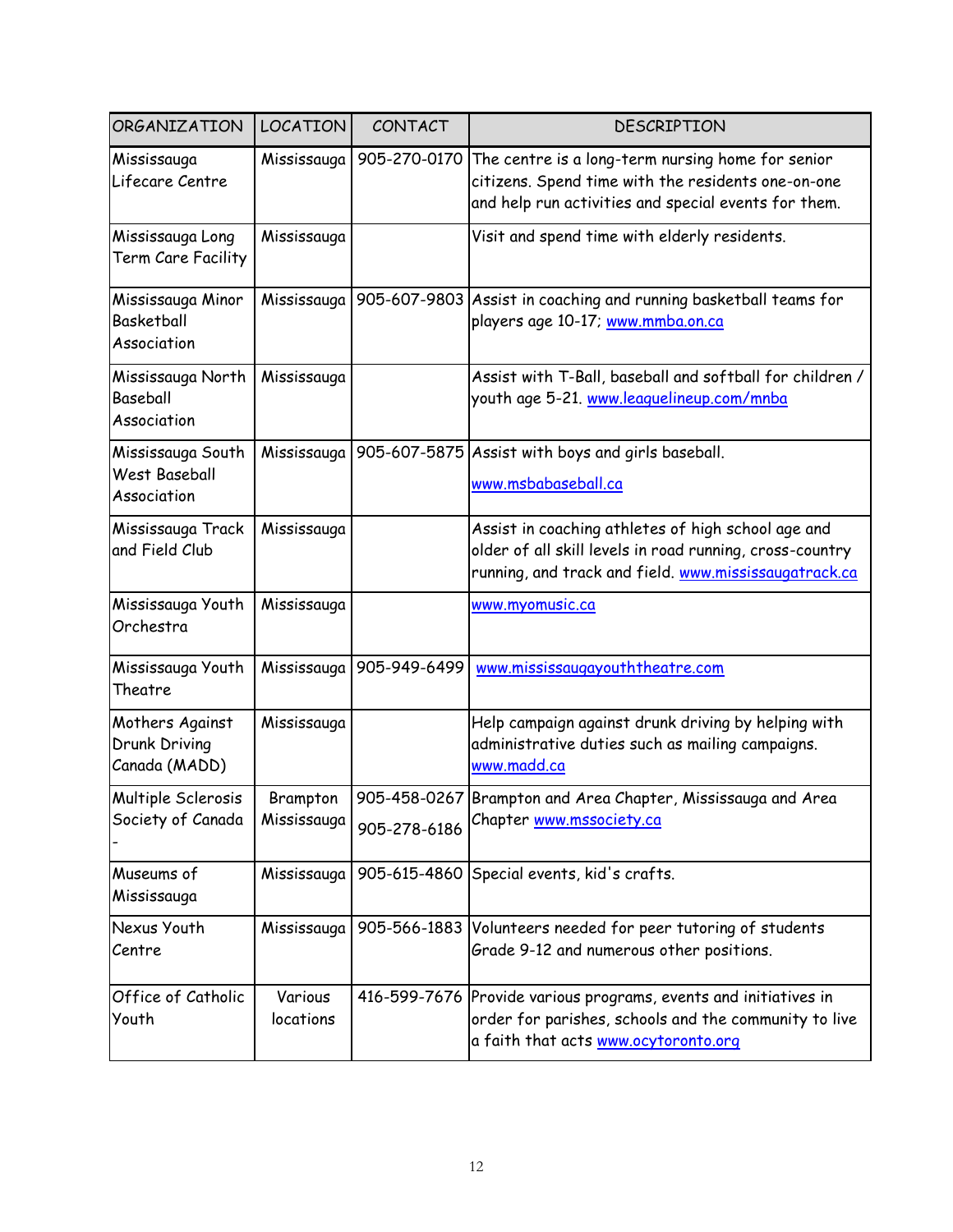| ORGANIZATION                                                              | <b>LOCATION</b>                    | CONTACT                   | DESCRIPTION                                                                                                                                                                                                                                                                                                                                    |
|---------------------------------------------------------------------------|------------------------------------|---------------------------|------------------------------------------------------------------------------------------------------------------------------------------------------------------------------------------------------------------------------------------------------------------------------------------------------------------------------------------------|
| Ontario SPCA                                                              | Orangeville                        | 519-942-3140              | Work with animals and help with a variety of programs<br>to promote the welfare of animals. Must be 16 years<br>or older.<br>www.orangeville.ontariospca.ca                                                                                                                                                                                    |
|                                                                           |                                    |                           |                                                                                                                                                                                                                                                                                                                                                |
| Orchestras<br>Mississauga                                                 | Mississauga                        |                           | 905-615-4405 Assist with a variety of fundraisers and concerts<br>throughout the year to benefit Orchestras<br>Mississauga. www.mississaugasymphony.ca                                                                                                                                                                                         |
| Peel Children's Aid<br>Society                                            | Brampton /<br>Mississauga          |                           | 905-363-6131 Must be 18 years or older.<br>www.peelcas.org                                                                                                                                                                                                                                                                                     |
| Peel Multicultural<br>Council                                             | Mississauga                        | 905-819-1144              | Provides public information, awareness and education<br>programs on equality, race relations and other<br>community issues in Peel. www.peelmc.ca                                                                                                                                                                                              |
| PLASP Childcare<br>Services                                               | Brampton /<br>Mississauga          | 905-890-1711              | Work with elementary age children after school, play<br>and help organize games and activities. www.plasp.com                                                                                                                                                                                                                                  |
| Rapport Youth and<br>Family Services -<br>Eclypse Youth<br>Drop-in Centre | Brampton<br>Mississauga            |                           | 905-790-7707 Numerous varied and exciting opportunities to support<br>troubled young persons. www.rapportyouth.com                                                                                                                                                                                                                             |
| Region of Peel -<br>Health<br>Department                                  | Mississauga<br>Brampton<br>Caledon | 905-791-7800<br>ext. 2612 | Help out with a variety of programs such as the<br>905-799-7700 Parent and Infant/Child Volunteer Visitor program,<br>which assists parents in caring for new infants; annual<br>(Public Health) health fairs and The Water Festival, which educates<br>children about the importance of water.<br>www.peelregion.ca/volunteers/contact-us.htm |
| Riverwood<br>Conservancy                                                  | Mississauga                        |                           | 905-279-5878 Typical Tasks include, Riverwood clean up, planting,<br>watering, pruning and weeding gardens and assisting<br>with special events. www.riverwoodconservancy.org/                                                                                                                                                                 |
| Safe City<br>Mississauga                                                  | Mississauga                        |                           | 905-615-6272   Assist 5 different crime prevention programs through<br>computer work, contact work with the community, and<br>administrative duties. www.safecitymississauga.on.ca                                                                                                                                                             |
| Sauga Stroke<br><b>Breakers</b>                                           | Mississauga                        | 905-615-4670<br>ext. 2471 | Work one-on-one in a program to help stroke<br>survivors.<br>www.mississauga.ca/portal/residents/volunteer                                                                                                                                                                                                                                     |
| School Board<br>(Tutoring)                                                | various<br>locations               |                           | 905-890-1221 Participate in an organized program to help other<br>students or volunteers on your own to help a student<br>in need. Contact local school: www.dpcdsb.org                                                                                                                                                                        |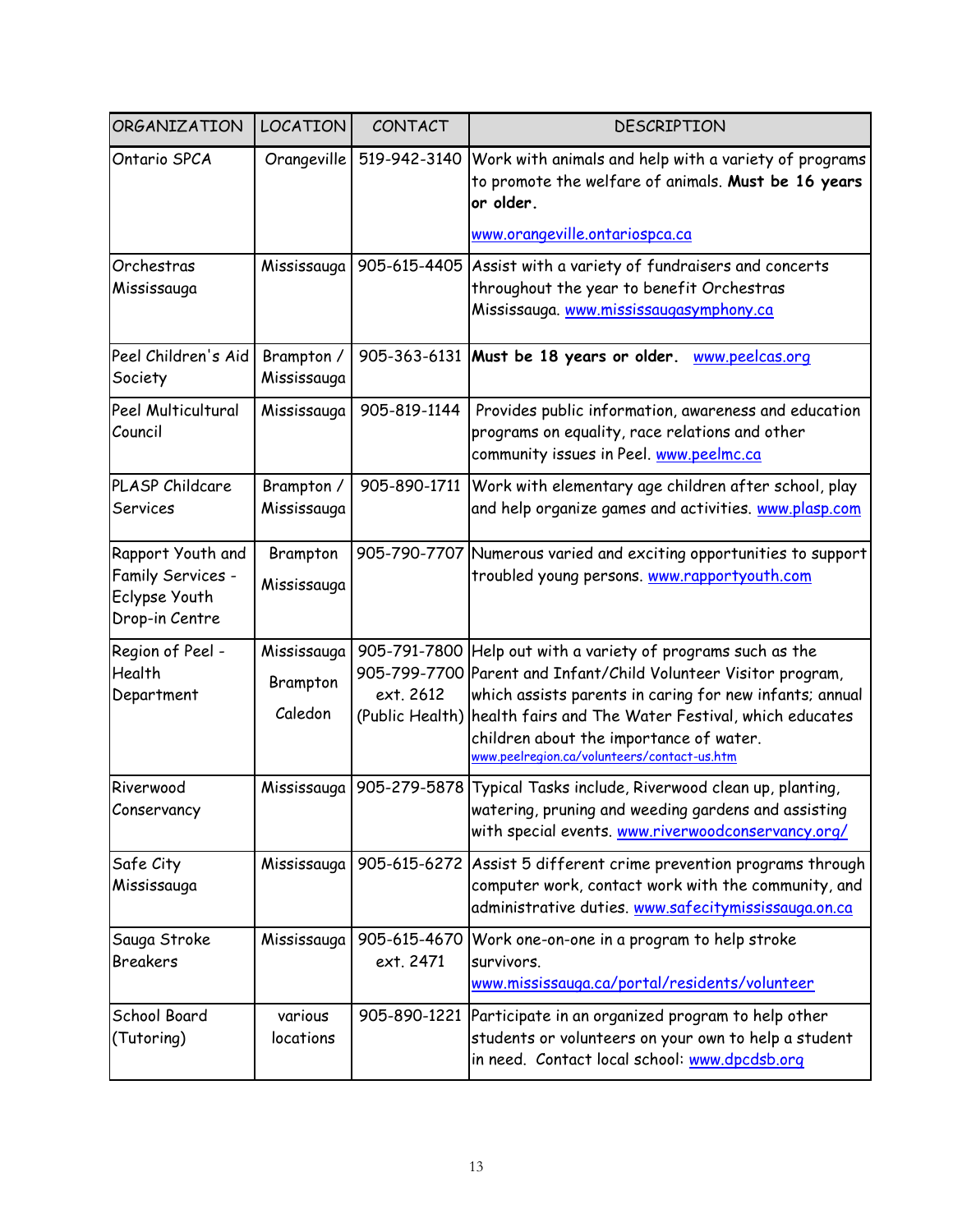| <b>ORGANIZATION</b>                                    | <b>LOCATION</b>                                   | CONTACT                                    | <b>DESCRIPTION</b>                                                                                                                                             |
|--------------------------------------------------------|---------------------------------------------------|--------------------------------------------|----------------------------------------------------------------------------------------------------------------------------------------------------------------|
| <b>Scott Mission</b>                                   | Toronto                                           | 416-923-8872                               | Serve food to the poor and work in Food Bank.<br>www.scottmission.com                                                                                          |
| Scouts Canada                                          | Mississauga                                       | 416-490-6364<br>1-888-726-<br>8876 ext.240 | Lead and organize children and youth in the Scouts<br>Program and related activities.<br>www.scouts.ca                                                         |
| Share Life                                             | Dufferin-<br>Peel                                 | 416-934-3411                               | Thirty-four agencies receive support through the<br>Archdiocesan fundraising. Assist with fundraising,<br>and help parish campaigns. www.sharelife.org         |
| Shelburne District<br>Hospital                         | Shelburne                                         |                                            | 519-926-3340 Visit and spend time with patients in long term care<br>facility. www.headwatershealth.ca                                                         |
| Sheridan Villa                                         | Brampton                                          | 905-791-8668<br>Ext. 2912                  | Visit and spend time with elderly residents, assist<br>with a volunteer-run café.<br>www.peelregion.ca/ltc/sheridan                                            |
| Skills for Life,<br>Employment &<br>Family             | Brampton<br>Mississauga                           |                                            | 905-273-5196 Help with their office work and reception. Must be<br>16 years or older www.skillsforself.org                                                     |
| <b>Special Needs</b><br>Swimming / Peel<br>Area        | Mississauga                                       | Huron Park<br>905-615-4820                 | Provide one-on-one basic swimming lessons to children<br>with disabilities at South Common or Huron Park pools.<br>www.mississauga.ca (Careers -> Volunteers). |
| St. Francis Table                                      | Toronto                                           |                                            | 416-532-4172 Help provide low-cost meals to the poor in restaurant<br>setting (preparation and serving).<br>www.capuchinoutreach.org                           |
| St. Hilary's Day<br>Care Centre                        |                                                   |                                            | Mississauga   905-279-2273 Work with employees to supervise and play with young<br>children. Must be 16 years or older.<br>www.sthilarysdaycare.ca             |
| St. John<br>Ambulance - Peel<br>Region                 | Mississauga<br>Brampton<br>Caledon<br>Orangeville |                                            | 905-568-1905 Help with office duties. www.sjapeel.ca                                                                                                           |
| Streetsville<br>Amateur Minor<br>Hockey<br>Association | Mississauga                                       |                                            | Assist in coaching and running hockey teams for<br>players age 6-17; www.streetsvillehockey.com                                                                |
| Supportive Housing<br>in Peel (SHIP)                   |                                                   |                                            | Mississauga   905-795-8742   Supportive Housing in Peel offers housing and support<br>for people with serious mental illness. www.shipshey.ca                  |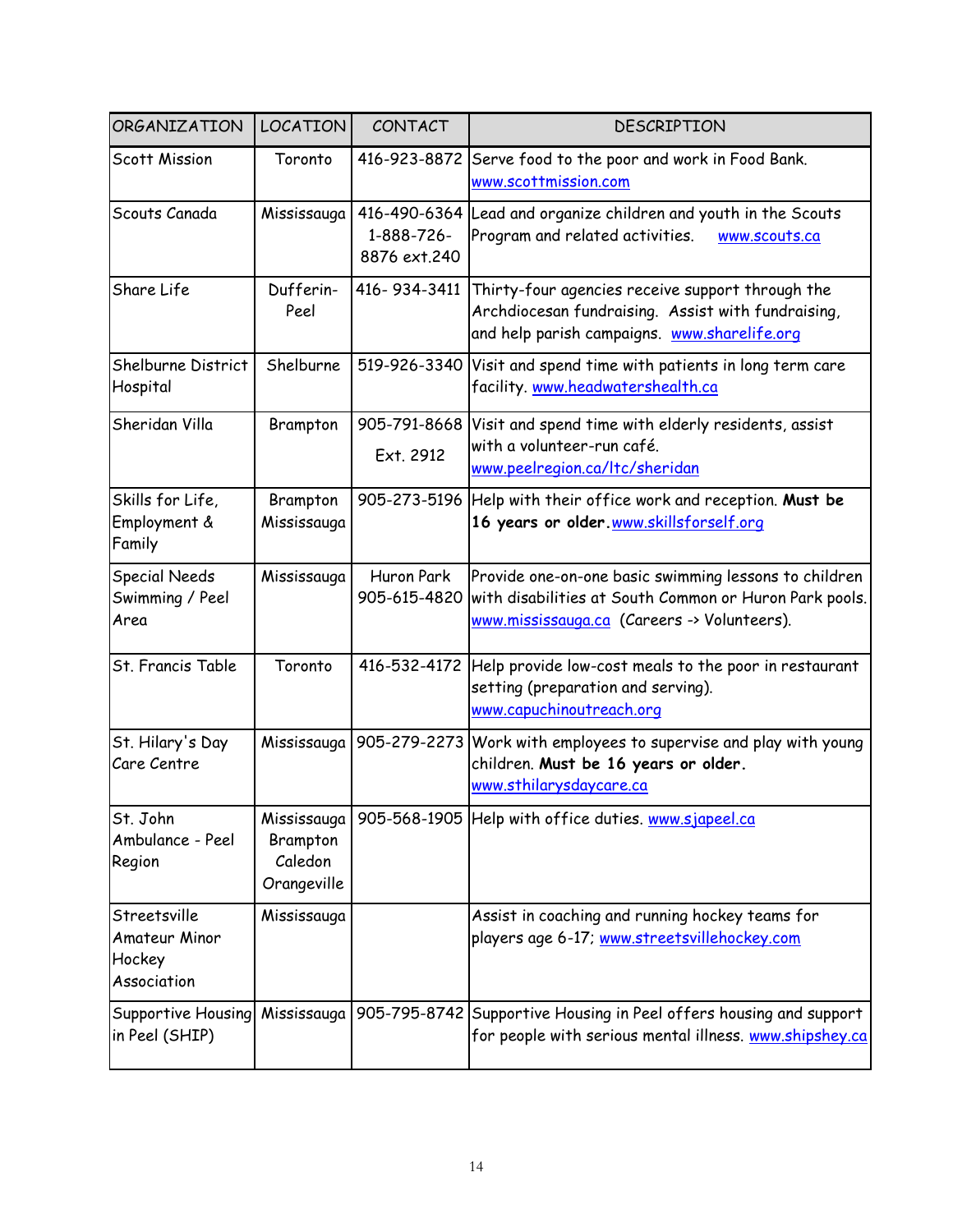| ORGANIZATION                              | <b>LOCATION</b>      | CONTACT                    | DESCRIPTION                                                                                                                                                                                  |
|-------------------------------------------|----------------------|----------------------------|----------------------------------------------------------------------------------------------------------------------------------------------------------------------------------------------|
| The DAM Youth<br>Drop-In Centre           |                      |                            | Mississauga   905-826-6558 Support staff by participating in a variety of<br>recreational activities at the drop-in. Must be 16<br>years or older. Limited spots. www.thedam.org             |
| The Mississauga<br>Food Bank              |                      |                            | Mississauga   905-270-5589   The largest food distribution program in Mississauga<br>which serves the city's seven food banks.<br>www.themississaugafoodbank.org                             |
| Town of<br>Orangeville                    | Orangeville          |                            | 519-940-9092 Hours available for variety of activities. Applications<br>available at www.orangeville.ca                                                                                      |
| <b>Trillium Health</b><br>Centre          | Mississauga          |                            | 905-848-7100 Assist where needed throughout the hospital<br>www.trilliumhealthcentre.org                                                                                                     |
| <b>Tullamore Nursing</b><br>Home          | Brampton             |                            | 905-459-2324 Visit with elderly residents.<br>www.leisureworld.ca/tullamore.html                                                                                                             |
| United Achievers<br>Community<br>Services | Brampton             |                            | 905-455-6789 A non-profit organization which takes volunteers for a<br>wide variety of community programs. Call to find the<br>program that is right for you.<br>http://unitedachievers.org/ |
| Villa Forum                               | Mississauga          | 905-501-1443               | Visit and spend time with elderly residents.<br>www.micba.com/sub-menus/longterm/                                                                                                            |
| Vita Manor                                | Mississauga          |                            | 905-502-7933 Provide guidance and support to pregnant women<br>during and after delivery. www.vitacentre.org                                                                                 |
| William Osler<br>Hospital                 | Brampton             | 905-494-2120<br>Ext. 58333 | Work in gift shops, clinics. www.williamoslerhc.on.ca                                                                                                                                        |
| <b>YMCA of Greater</b><br>Toronto         | Brampton             | ext.500                    | Mississauga   905-897-9622 Help organize and run various sports and fitness<br>905-897-6801 activities and programs. www.ymcagta.org                                                         |
| Youth Drop-in<br>Programs                 | various<br>locations | call local<br>drop-in      | Assist in youth drop-in programs at local community<br>centers and school gyms. Must be 16 years or older.                                                                                   |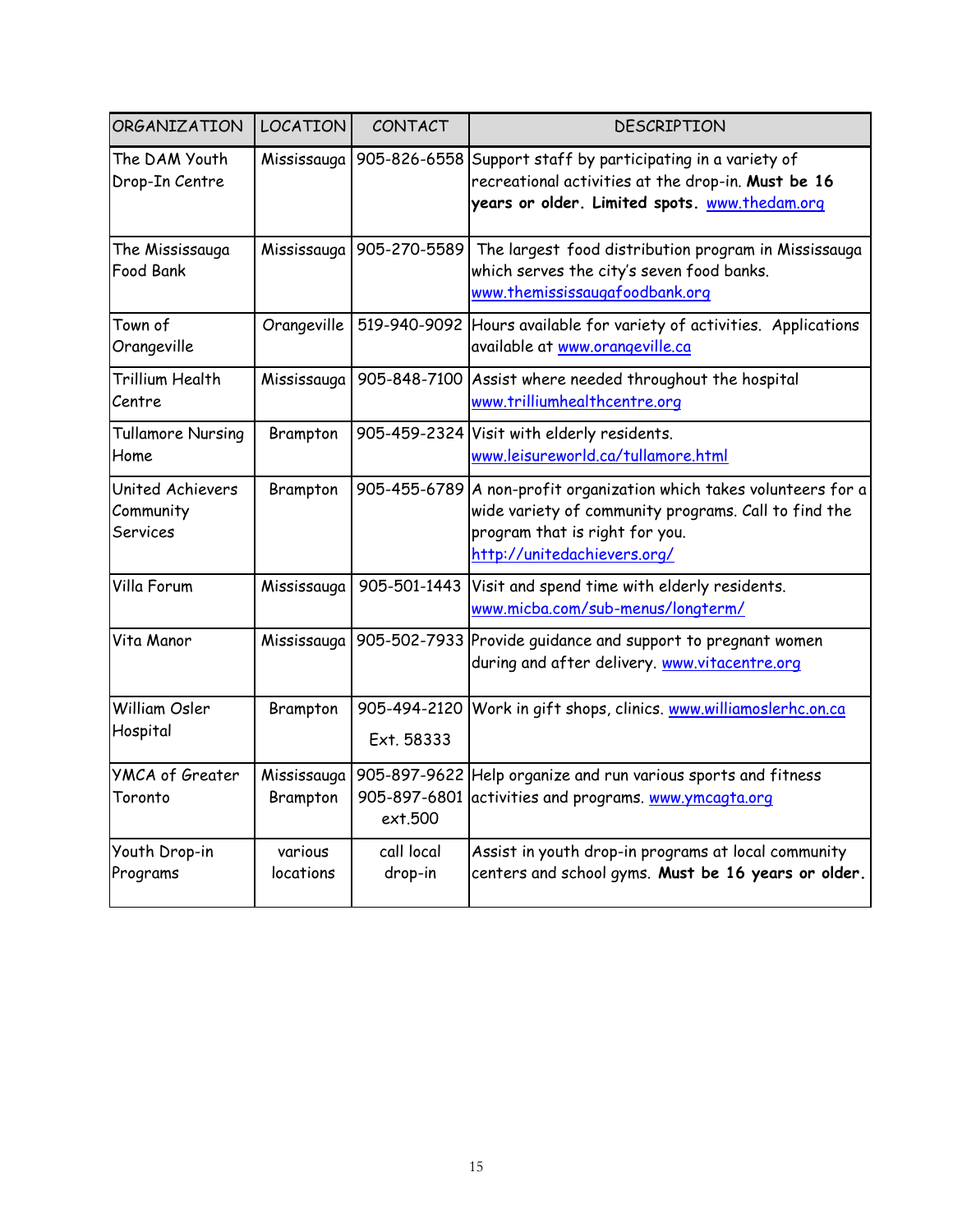#### Please Note

In the event that a student would like to participate in an activity or event that is not clearly within the Board's list of examples, the student must submit a letter detailing the proposed activity or nature of the participation and event to the student"s Principal. The Principal will determine if the student's proposed activity is acceptable, in consultation with the appropriate supervisory officer. The activity or event should not be commenced until permission has been grated. If completed without permission and permission is subsequently denied, the activity or event will not be counted toward the student"s Community Involvement requirement.

Please note that a Principal is not obligated to approve a project at the local level.

Retreats are *not* an eligible activity to count toward community service hour requirements.

Please note that the agencies listed here are not required to accept student volunteers. In addition, some agencies may require a longer commitment from the student than 40 hours. In such situations, students should consult with their parents/guardians and decide whether to try a different agency, or accept the longer volunteer commitment.

*Events or activities that may be based on or with a particular interest group must conform to the ethical and principled standards of the Dufferin-Peel Catholic District School Board and the Ministry of Education and Training to ensure that they are intended to promote a positive contribution to the community in general.*

*Parent(s)/guardian(s) are responsible for ensuring that their selected placement is both safe and appropriate for their son/daughter.*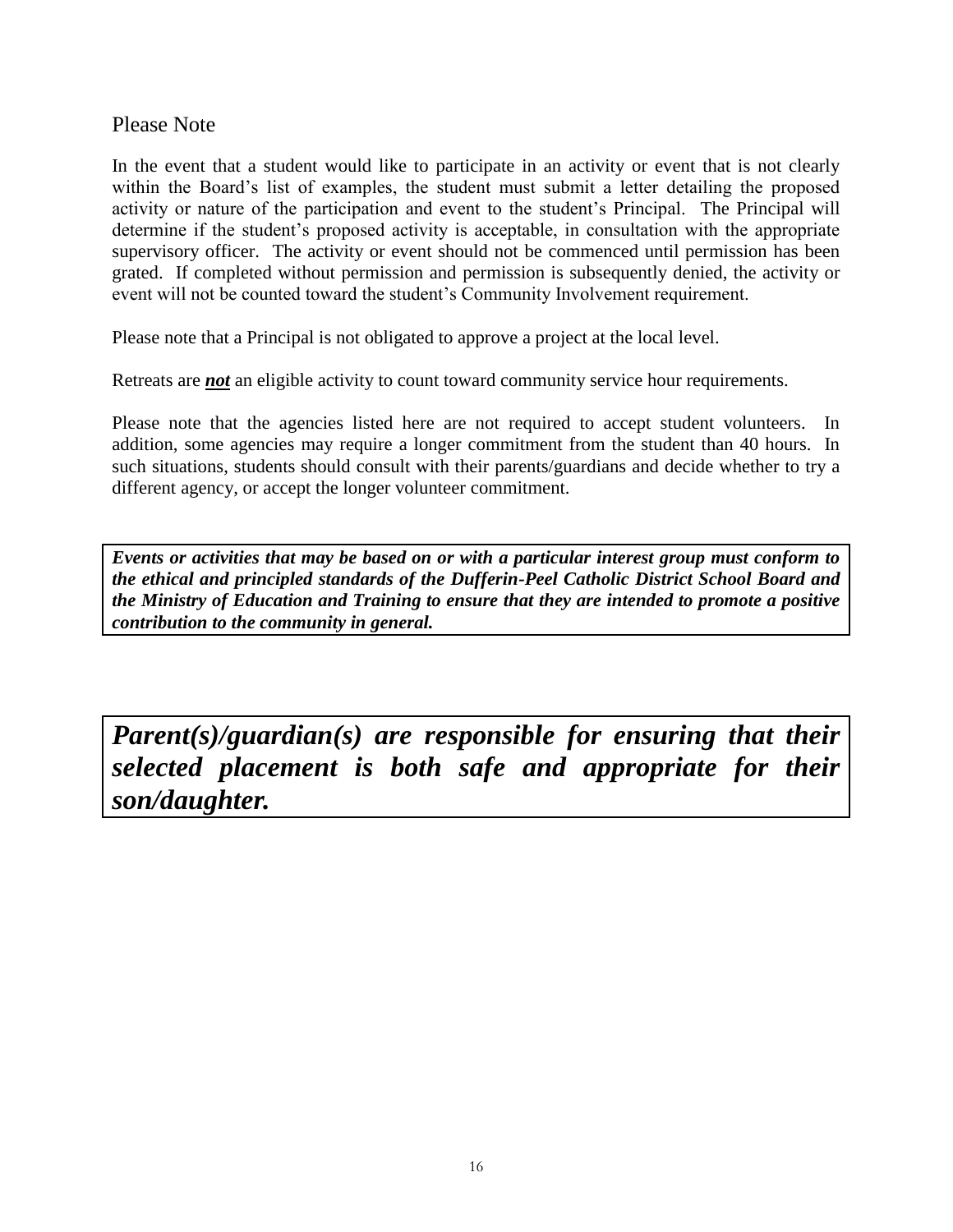### *ROLES AND RESPONSIBILITIES*

#### <span id="page-16-0"></span>**STUDENTS**

Students are responsible for selecting an appropriate community involvement activity and for completing all required documentation according to the requirements of the Dufferin-Peel Catholic District School Board. Students are also responsible for completing their community involvement hours in a manner that demonstrates a positive, moral work ethic and respect for others.

The following checklist of behaviours is recommended:

- punctuality
- appropriate dress and grooming
- using good manners
- a willingness to listen to instructions
- the ability to follow through on commitments
- a willingness to clarify instructions if in doubt
- the ability to maintain confidentiality

#### **SCHOOL BOARD**

The Dufferin-Peel Catholic District School Board accepts its responsibility to share information with students, parents and the broader community. This Resource Manual is part of that commitment. We have developed a list of approved activities, as well as appropriate forms and documentation protocol (see the *Christian Community Passport to the World of Service*). It is also the Board"s responsibility to collect and store the personal information according to the Municipal Freedom of Information and Protection of Privacy Act pertaining to this program upon completion of all requirements.

### **SCHOOL PRINCIPALS**

Principals are responsible for sharing information and documentation with students parents and the broader community. Principals are responsible for forwarding special requests to the Board for consideration. The Principal is responsible for ensuring that completed community involvement hours are entered on a student"s official transcript, according to Board protocol.

### **PARENTS/ GUARDIANS**

Parents/guardians should provide assistance to their child in the selection of their Community Involvement activity. Parents also are encouraged to communicate with the community sponsor and the school Principal if they have any questions or concerns. A parent must sign both the notification portion and the completion portion of the appropriate page in the *Christian Community Passport to the World of Service* if the student is under eighteen years of age.

### **COMMUNITY SPONSORS**

One of the purposes of the Community Involvement requirement is to develop strong ties between students and their community, and to foster valuable and long-term relationships. Persons and organizations within the community may be asked by the student to sponsor a Community Involvement activity. Any training, equipment, or special preparation that is required for

the activity should be provided by the person or organization. It is crucial that students are able to fulfill their Community Involvement activities in a safe environment. The person overseeing the student"s activity must verify the date(s) and the number of hours completed on the appropriate page of the *Christian Community Passport to the World of Service*.

Community sponsors should ensure that the activities completed by student volunteers are not on the Ministry of Education and Training's or the Dufferin-Peel Catholic District School Board"s list of ineligible activities, and that the activities fall within the Board's guiding principles and are identified on the Board"s list of examples.

### **STUDENT REFLECTION**

**Simply performing tasks, without the proper reflection, defeats the whole purpose of the program. It is essential that students come away with a deeper understanding of the Christian call to service. To this end, the student should reflect on their Community Involvement. Some questions to consider:**

- **How does the activity benefit the community?**
- **Did my efforts help the sponsor and the community?**
- **Who was the most memorable person I met during my service?**
- **How did I feel during and after my service?**
- **What did I learn from the experience?**
- **How did my service live up to Jesus' command to serve?**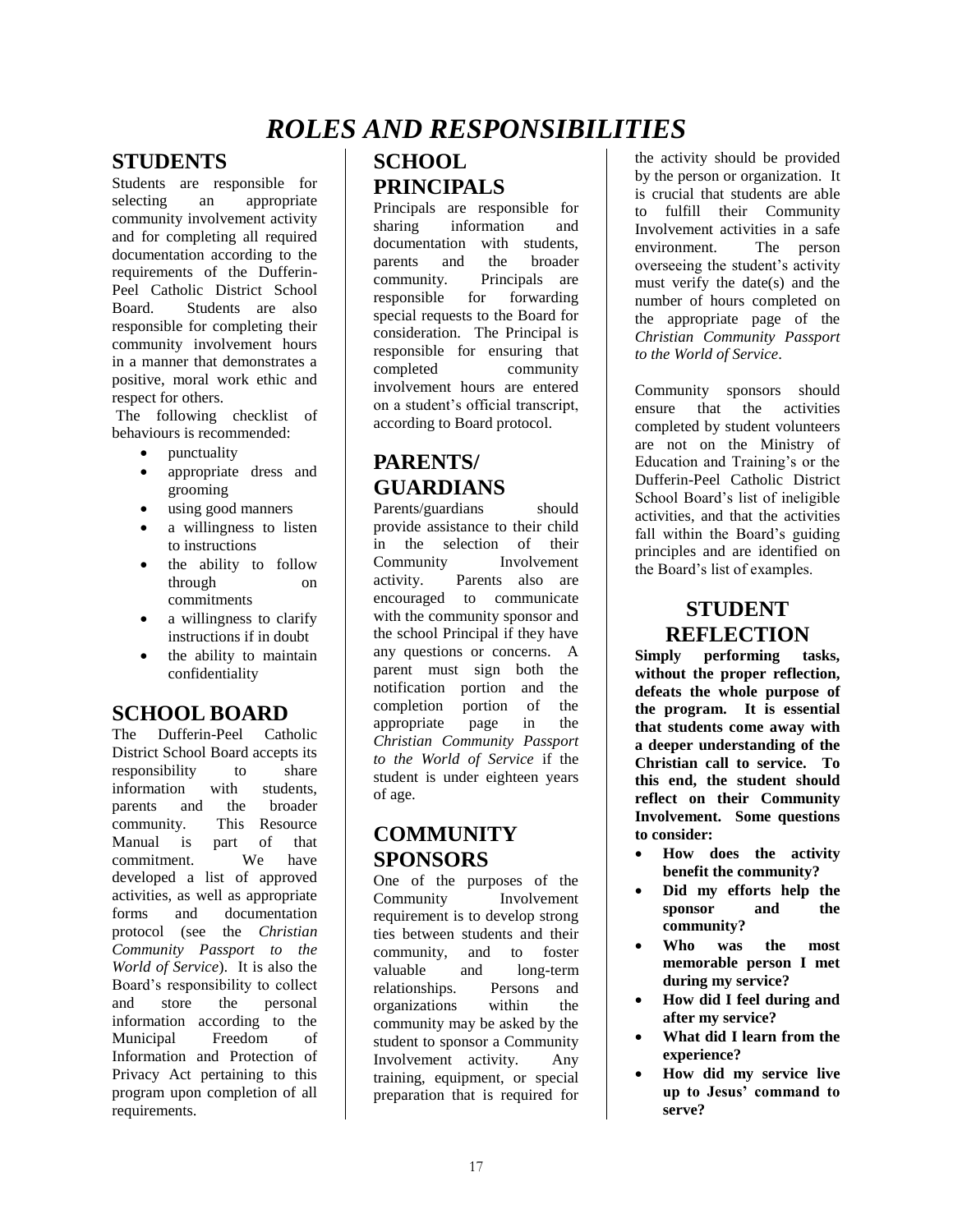### <span id="page-17-0"></span>*PRAYER OF COMMISSIONING*



Good and gracious God, who are we that you have loved us so well?

When we find ourselves so often difficult to trust, how is it that you have given us this world of yours, each other, and a future that is in our hand?

We have need of your compassion, your power and your wisdom. Our own wisdom has once again proven inadequate in the face of so much need.

Be strong in us. Purify our intentions. Deepen our commitment. Be for us all that we need. Be God for us. We await your saving presence.

> *You did not choose me; I chose you and appointed you to go and bear much fruit, the kind of fruit that endures. This then is what I command you: love one another. (John 15: 12-13)*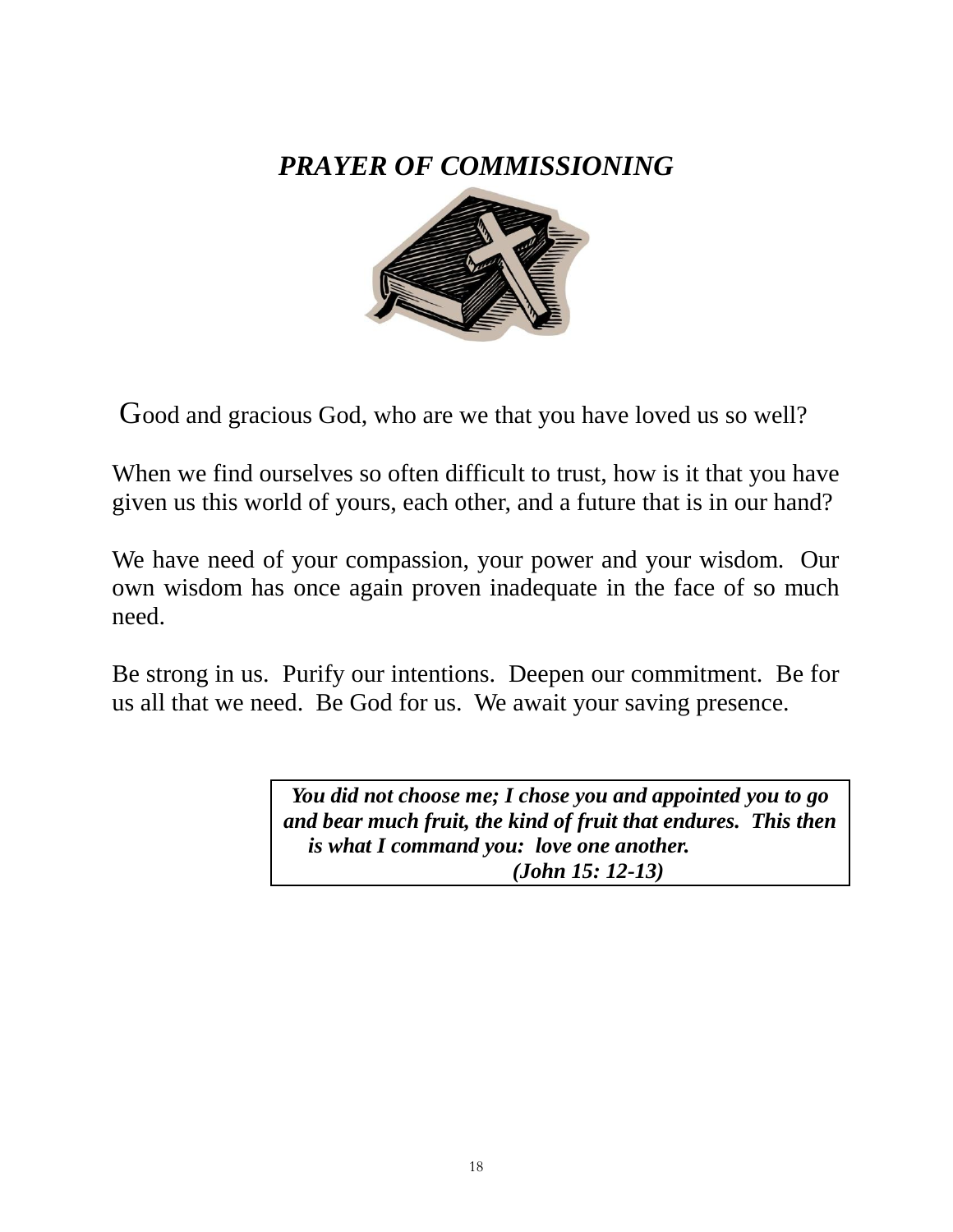### <span id="page-18-0"></span>*PARENTAL NOTES*

L, ,我们也不会有什么。""我们的人,我们也不会有什么?""我们的人,我们也不会有什么?""我们的人,我们也不会有什么?""我们的人,我们也不会有什么?""我们的人 ,我们也不会有什么。""我们的人,我们也不会有什么?""我们的人,我们也不会有什么?""我们的人,我们也不会有什么?""我们的人,我们也不会有什么?""我们的人